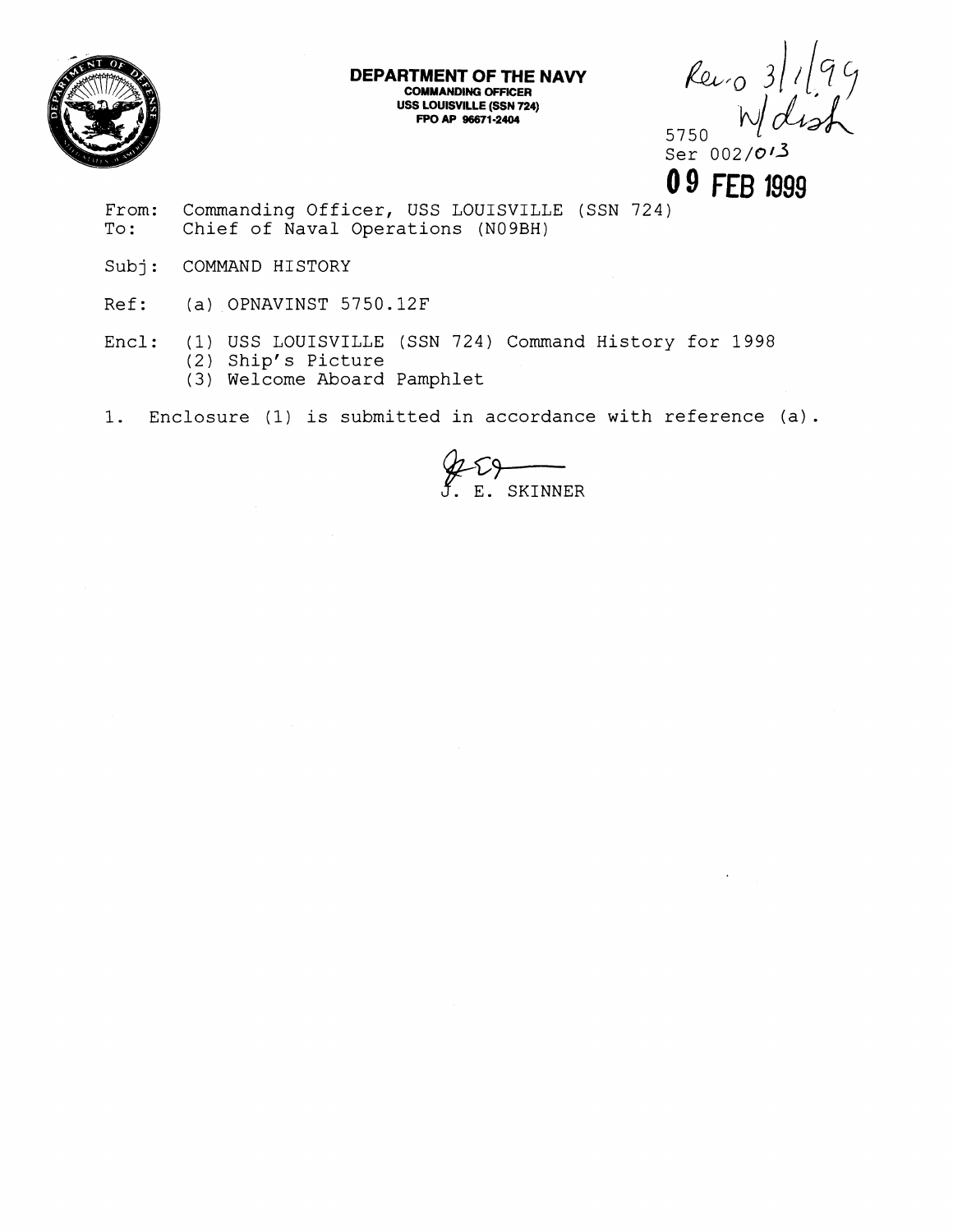#### **USS LOUISVILLE (SSN 724) COMMAND HISTORY 1998**

 $\ddot{\phantom{a}}$ 

 $\ddot{\phantom{a}}$ 

 $\sim$ 

 $\sim 10^{-11}$ 

|             | USS LOUISVILLE (SSN 724) COMMAND HISTORY 1998                                                                                                                   |                                                     |
|-------------|-----------------------------------------------------------------------------------------------------------------------------------------------------------------|-----------------------------------------------------|
| <b>PART</b> | <b>SUBJECT</b>                                                                                                                                                  | <b>PAGE</b>                                         |
|             | COMMAND COMPOSITION AND ORGANIZATION<br>Mission Statement<br>History Statement<br>Organizational Structure<br>Name of Incumbent Commanding Officer<br>Home port | $1 - 1$<br>$1 - 1$<br>$1 - 1$<br>$1 - 1$<br>$1 - 1$ |
|             | CHRONOLOGY/NARRATIVE                                                                                                                                            | $2 - 1$                                             |
| 3           | SUPPORTING DOCUMENTATION<br>Biography of Commanding Officer<br>Welcome Aboard Pamphlet                                                                          | 3-1<br>$3 - 2$                                      |

| Welcome Aboard Pamphlet  | $3 - 2$ |
|--------------------------|---------|
| Assorted Photographs (2) | $3 - 3$ |

Enclosure (1)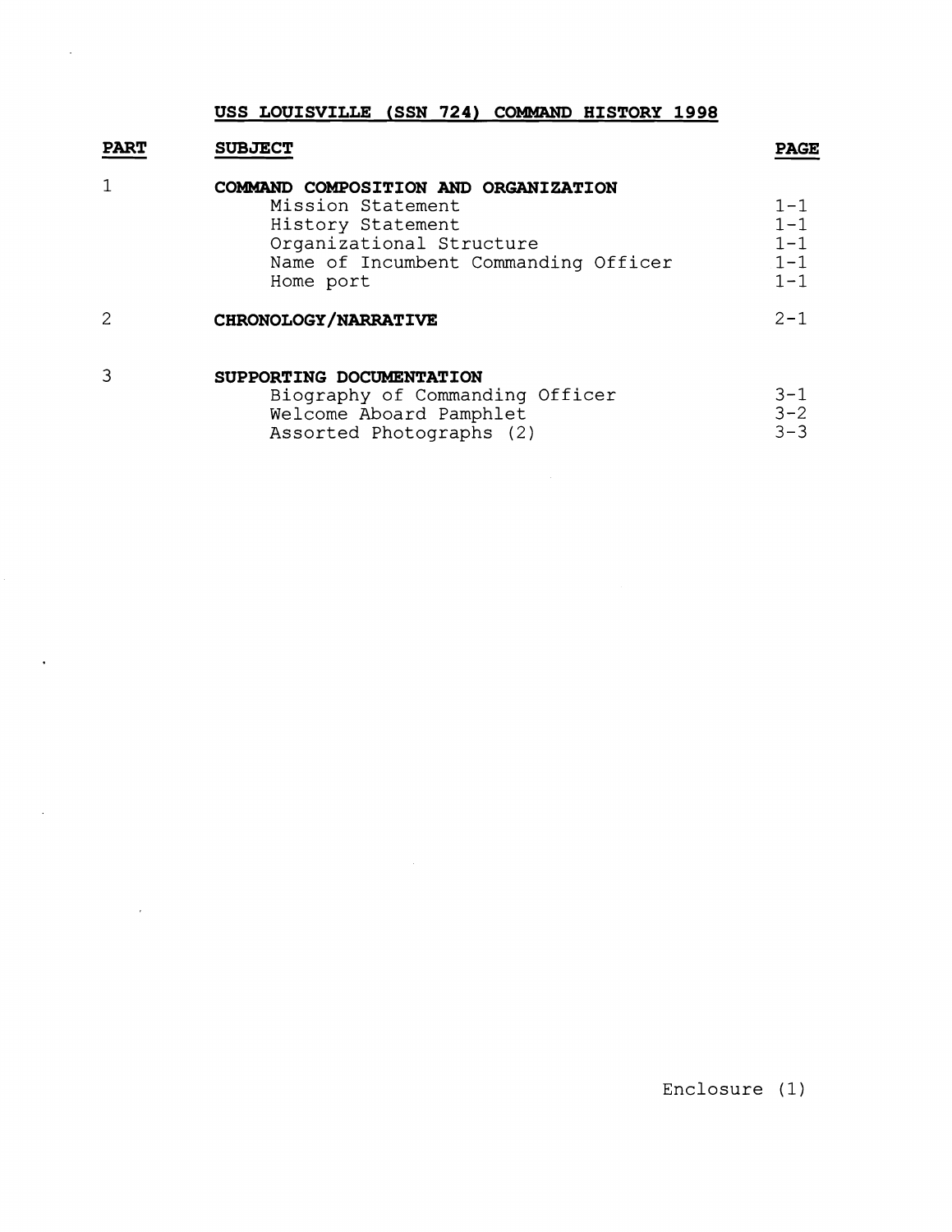#### **COMMAND COMPOSITION AND ORGANIZATION**

1. **MISSION STATWNT.** USS LOUISVILLE'S mission is to provide a covert platform, which can operate independently or in support of a carrier battle group to protect the interests of the United States and its allies. Tactical employment roles include Undersea Warfare, Surface Warfare, Strike Warfare, Mine Warfare, Intelligence and Warning, and Special Forces Warfare - all can be accomplished while remaining submerged and undetected.

**2. HISTORY STATEMENT.** The USS LOUISVILLE is the thirty-fifth LOS ANGELES class submarine to enter the submarine fleet. USS LOUISVILLE was constructed by the Electric Boat Division of General Dynamics Corporation in Groton, Connecticut. USS LOUISVILLE is named for the city of Louisville, Kentucky and is the fourth United States Ship to bear this name. Major milestones in the new construction period of the ship were as follows :

| Keel Laid    | $\rightarrow$ | 16 September 1984 |
|--------------|---------------|-------------------|
| Launched     | $\sim$        | 14 December 1985  |
| Commissioned | $\sim$        | 08 November 1986  |

The ship's sponsor was Mrs. Betty Ann McKee, deceased wife of retired Admiral Kinnaird R. McKee, former Director of Naval Nuclear Propulsion.

**ORGANIZATIONAL STRUCTURE.** The USS LOUISVILLE is one of the units under the responsibility of Commander Submarine Squadron THREE at Naval Submarine Base, Pearl Harbor, Hawaii. On board, the Commanding Officer is assisted in carrying out the ship's mission by the Executive Officer, four Department Heads, eight Division Officers and a crew of 130.

4. **NAME OF COMMANDING OFFICER/DATE ASSUMED COMMAND.** Commander Joseph E. Skinner, U.S. Navy/03 July 1997

5. **HOME PORT OF SHIP.** USS LOUISVILLE is currently home ported in Pearl Harbor, Hawaii.

 $1 - 1$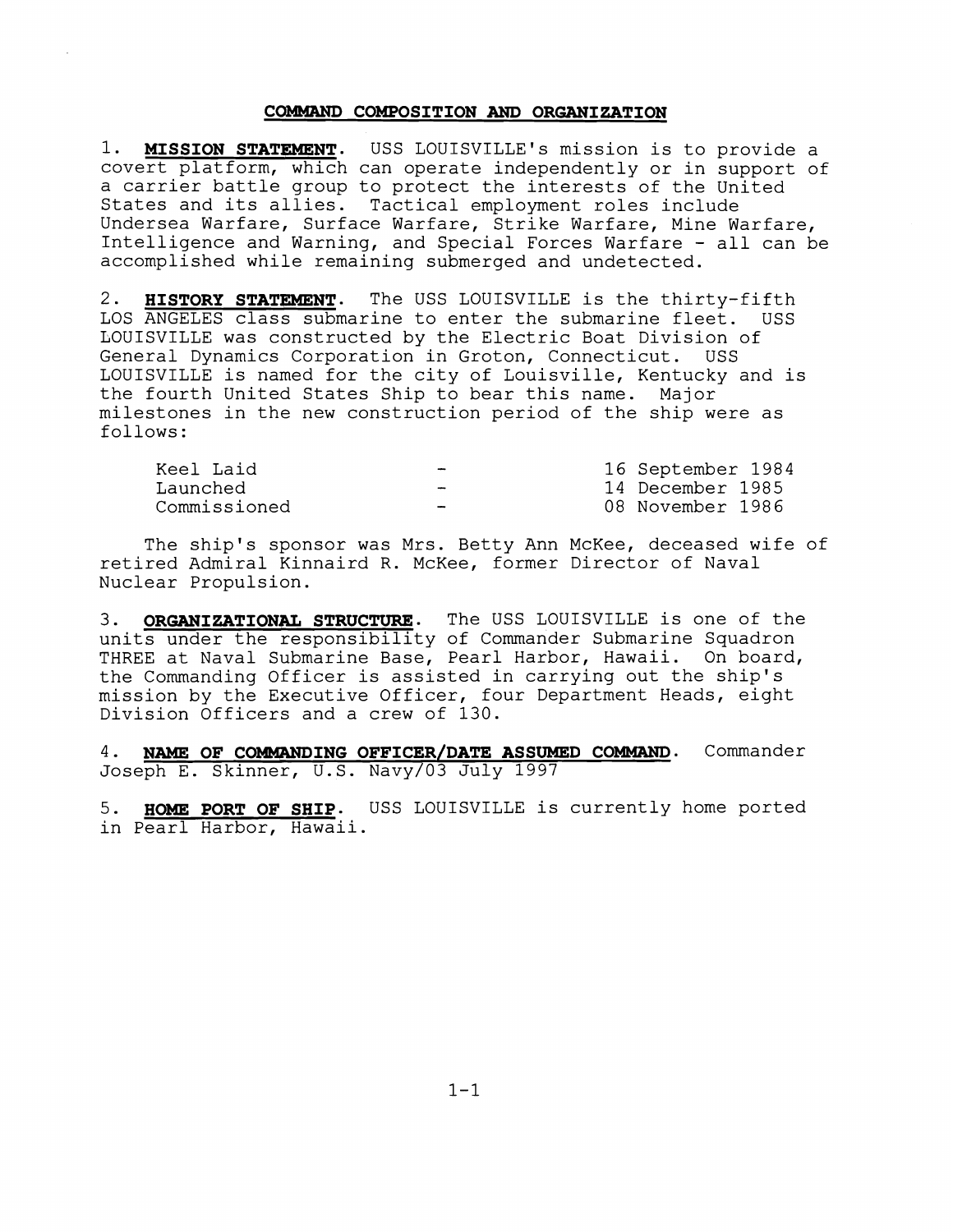## **USS LOUISVILLE (SSN 724) CHRONOLOGY FOR 1998**

 $\mathcal{L}^{\text{max}}_{\text{max}}$ 

## **DATE EVENT**

 $\hat{\mathcal{A}}$ 

 $\sim 10^{-1}$ 

| Underway for local operations.<br>Moored Pearl Harbor, HI.                                                                                                                                                                                                     |
|----------------------------------------------------------------------------------------------------------------------------------------------------------------------------------------------------------------------------------------------------------------|
| Underway for local operations.<br>Moored Pearl Harbor, HI.<br>Underway for family cruise.<br>Anchored Kona, HI.<br>Underway for family cruise.<br>Moored Pearl Harbor, HI.<br>Underway for Ka'iulani School cruise.<br>Moored Pearl Harbor, HI.                |
| Underway for VIP cruise.<br>Moored Pearl Harbor, HI.                                                                                                                                                                                                           |
| Underway for local operations.<br>Moored Pearl Harbor, HI.                                                                                                                                                                                                     |
| Underway for local operations.<br>Moored Pearl Harbor, HI.<br>Underway for local operations.<br>Moored West Loch, HI for weapons load.<br>Underway to Pearl Harbor.<br>Moored Pearl Harbor, HI.                                                                |
| Underway for local operations.<br>Moored Pearl Harbor, HI.<br>Underway to West Loch, HI.<br>Moored West Loch, HI for weapons load.<br>Underway for local operations.<br>Moored Pearl Harbor, HI.                                                               |
| Underway for local operations.<br>Moored Pearl Harbor, HI.<br>Underway for local operations.<br>Moored Pearl Harbor, HI.<br>Underway to West Loch, HI.<br>Moored West Loch, HI for weapons load.<br>Underway for local operations.<br>Moored Pearl Harbor, HI. |
|                                                                                                                                                                                                                                                                |